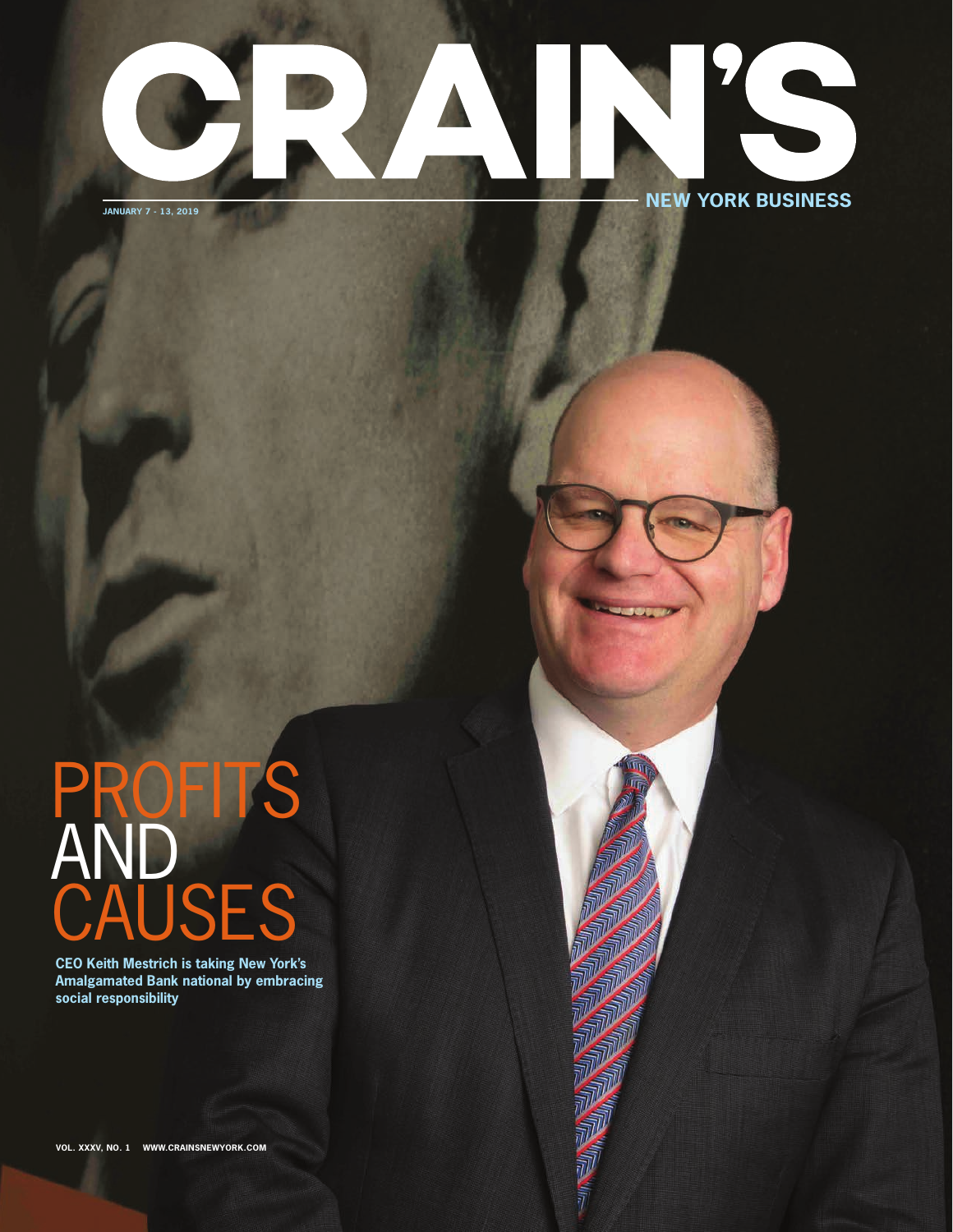## Wherever m

MESTRICH, in the bank's Woody Guthrie conference room, has plans to expand Amalgamated from the New York island to California.

# BANKING FOR GOOD

Founded to support the city's union workers, Amalgamated plans to grow by financing socially responsible causes

#### BY AMY CORTESE

It was the morning after the 2018<br>
midterm elections and Keith<br>
Mestrich, chief executive of<br>
Amalgamated Bank, was placing<br>
congratulatory calls to the bank's<br>
clients. His first three calls were to Anto-<br>
in Delgade, May was the morning after the 2018 midterm elections and Keith Mestrich, chief executive of Amalgamated Bank, was placing congratulatory calls to the bank's nio Delgado, Max Rose and Anthony Brindisi, Democrats who ousted Republicans in New York districts as part of a statewide blue sweep. Also on his list were national Democratic leaders such as Sens. Jon Tester of Montana and Sherrod Brown of Ohio, ranking member of the Senate banking committee.

"We do a nice national business banking the Democratic Party," Mestrich said, sitting on a couch in his office above an Amalgamated branch in the Garment District. That might be an understatement. Amalgamated's clients include the Democratic National Committee, progressive super PACs and rising national stars such as Alexandria Ocasio-Cortez as well as stalwarts including Sen. Kirsten Gillibrand. The bank serviced Bill de Blasio's mayoral campaigns and Hillary Clinton's billion-dollar presidential run.

All told, Amalgamated raked in more than \$2 million in fees from Democratic campaigns and organizations during last year's midterms, according to Federal Election Commission filings.

The turn to politics is part of a plan

by Mestrich to diversify beyond the bank's organized-labor roots. The bank was founded 96 years ago by a New York garment workers union and for most of its existence has served local union members and their pension funds. Since becoming CEO in June 2014, Mestrich has moved to embrace a broader set of organizations and businesses that share the bank's social and environmental concerns. (Planned Parenthood and the Sierra Club are clients.) Getting political, it turns out, can be a winning business strategy.

eir rights

Mestrich built an Amalgamated presence in Washington, D.C., almost from scratch, hiring former Obama administration officials as bankers. Amalgamated in May completed the acquisition of San Francisco–based New Resource Bank, netting a portfolio of commercial loans to socially responsible firms in areas such as clean energy, organic food and green building. In August the bank was listed on Nasdaq, becoming the first labor-owned company of any kind to go public and providing access to the kind of capital Mestrich will need to finance more acquisitions.

The goal is to create a national financial powerhouse that serves socially responsible organizations—the Patagonia of banking, you might say. That mission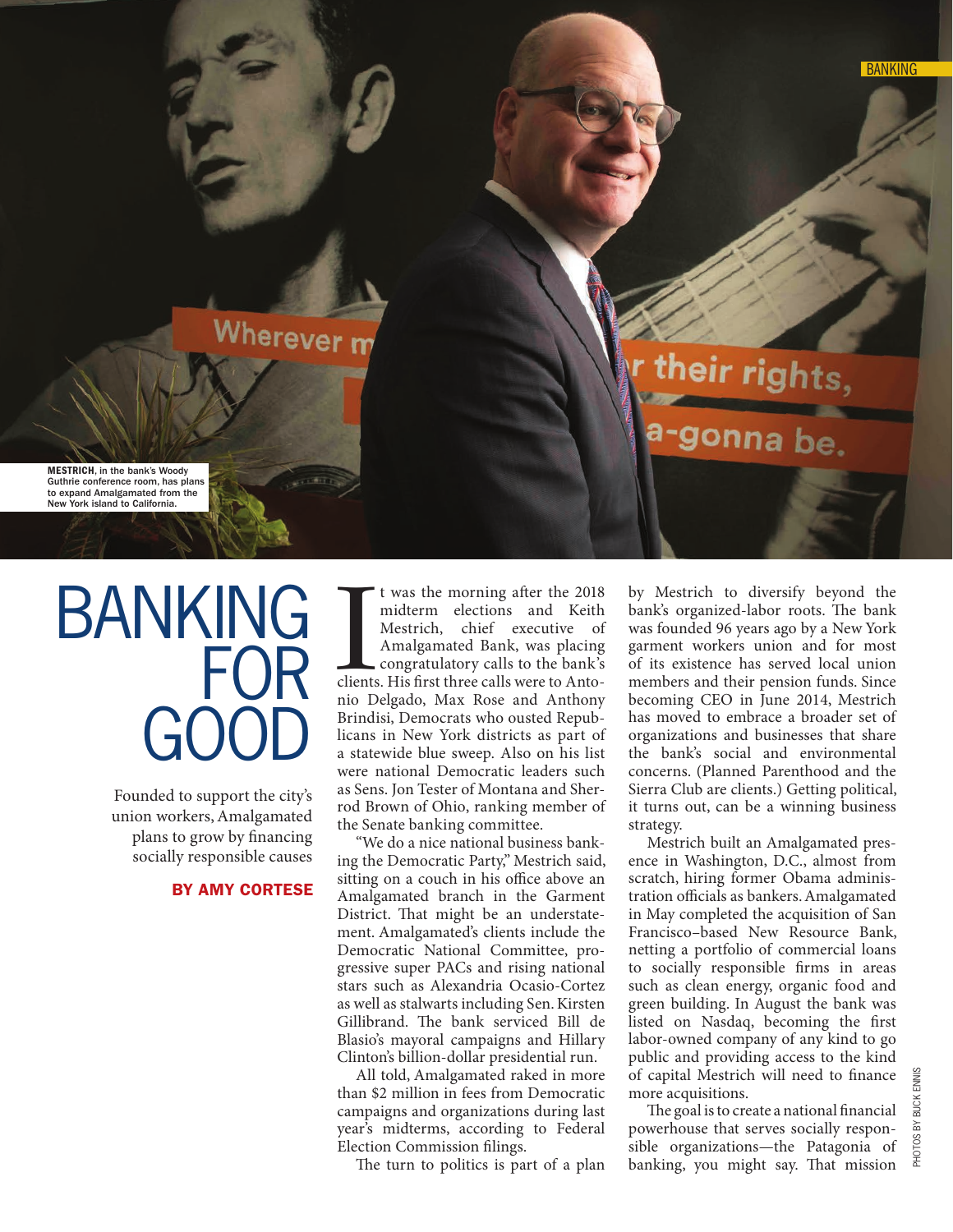could grow Amalgamated from nearly \$5 billion in assets today to \$50 billion in a decade or two, Mestrich forecasts.

That's a big ambition for a bank that is tiny by the standards of JPMorgan Chase and Bank of America, which each have more than \$2 trillion in assets.

"Size really matters," Mestrich said. "When you don't have a big balance sheet, you can't do things for the largest players. You can't bear the risk of product development. You can't build a national name and national footprint."

Mestrich's plan relies heavily on a

digital banking platform with a limited physical footprint. "The model won't work in Topeka or Little Rock," he acknowledged. "But it does work well in places like Boston, Chicago, Los Angeles and Seattle, where there's a concentration of nonprofit organizations and unions and political groups. I think we can build a real business around that."

#### Values play

Across the financial industry, players including BlackRock and Goldman Sachs are adopting so-called socially responsible investing. Often that involves splashy initiatives but little fundamental change in

how the institutions operate. JPMorgan Chase, for example, made headlines in 2017 for committing to 100% renewable energy by 2020. Yet it financed \$25 billion in "extreme" fossil-fuel projects, including tar sands and coal, from 2015 to 2017, according to a Rainforest Action Network report.

In contrast, Amalgamated was born out of a platform of workers' rights and solidarity, and those values are baked into its DNA. The bank, which has championed a \$15 minimum wage, became the nation's first to raise its own minimum to that level in 2015. (Jamie Dimon followed suit a year later.) It uses its \$40 billion trust business to pressure public companies on issues including board diversity, gun control and curbing carbon emissions. It's leading an initiative to devise a framework for measuring the climate impact hidden in loan portfolios.

Amalgamated is also one of the few banks, along with New Resource, to become a certified B Corp., a voluntary designation that requires businesses to rigorously measure and report the impact they have on their employees, customers, the communities they work in





CHARTERED IN 1923 IN UNION SQUARE, Amalgamated brought affordable banking to the working classes.

and the environment.

That all-in strategy sets Amalgamated apart, said Dennis Kelleher, president and chief executive of Better Markets, a watchdog group. Amalgamated is "trying to bring a socially responsible financing model to the financial industry," Kelleher said. "That's obviously very hard to do in an industry where the competitive pressures on revenues and profits are so intense. But it's an exciting experiment that the country really needs to see."

It's also an experiment you wouldn't expect from Wall Street. But then, Amalgamated has never been a typical bank. And Mestrich, who spent the bulk of his career in the labor movement—starting as a financial analyst at the AFL-CIO and rising to chief financial officer and deputy chief of staff for the Service



Employees International Union—is not your typical banker.

"I've had a pretty nontraditional career path to becoming a bank CEO to say the least," he said.

Labor organizer Sidney Hillman and the Amalgamated Clothing Workers of America founded the bank in 1923. As New York City's first labor bank, it sought to provide working folks with affordable services. The year after its founding, the bank introduced the nation's first unsecured personal loans, akin to today's credit cards. It also offered the city's first free checking accounts and the first foreign-exchange transfer service for immigrants looking to send money to relatives who stayed behind.

Hillman also helped to create the Amalgamated Housing Cooperative in